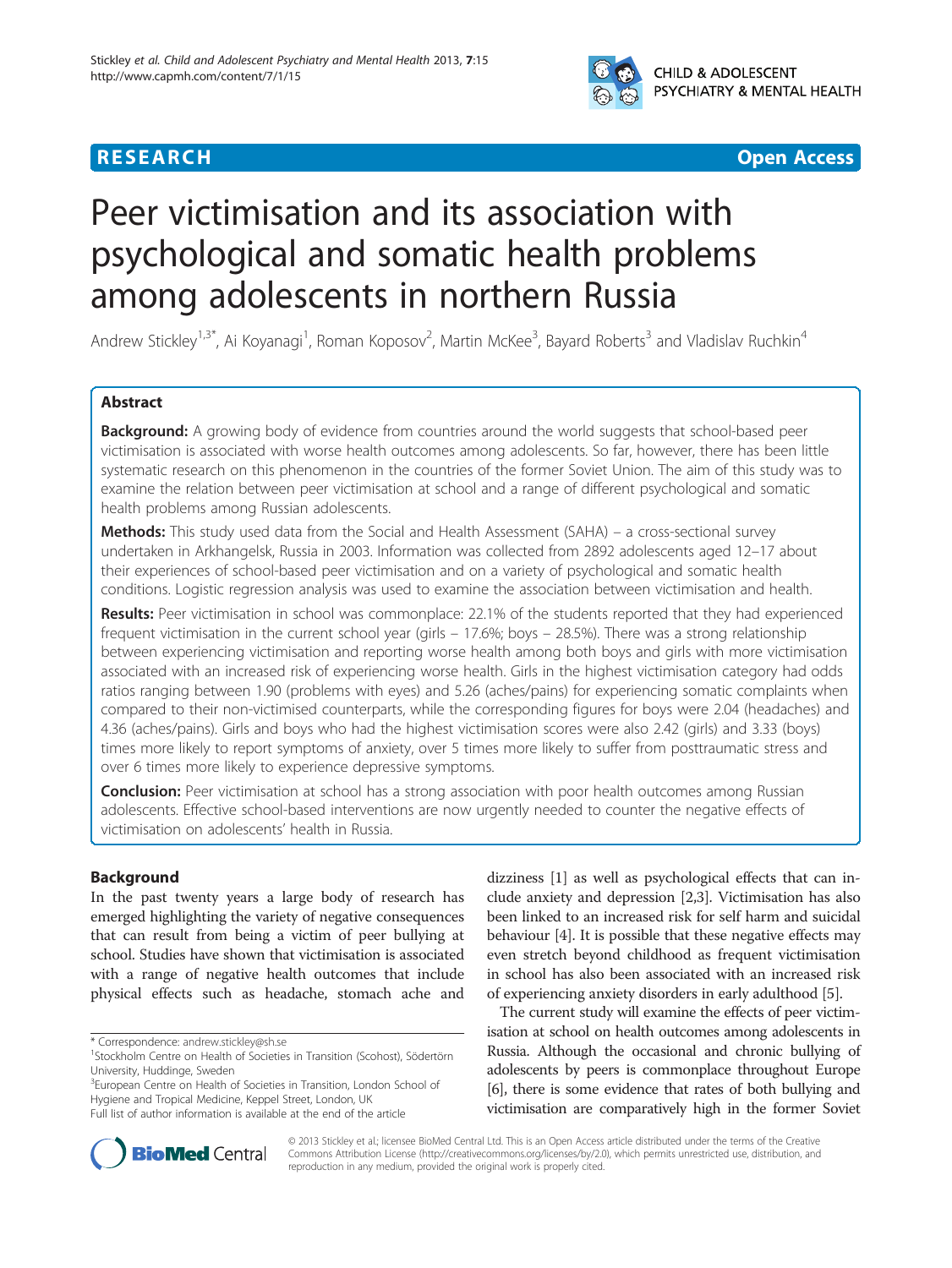countries – including Russia [\[1,7\]](#page-6-0). As yet, however, there have been few studies that have specifically focused on the phenomenon of adolescent violence or peer victimisation in individual countries in the former Soviet Union. This is an important research gap, especially in Russia. Some evidence suggests that Russian adolescents may be subject to a variety of differing forms of peer victimisation including physical violence and abuse [\[8\]](#page-6-0) and that this may be impacting on both their physical and mental health [\[1,8](#page-6-0)]. Peer victimisation might even be associated with the high suicide rates that have recently been reported among older adolescents in the country [\[9\]](#page-6-0).

By exploring the association between victimisation and a number of different somatic and psychological health outcomes using a measure that encompasses various forms of victimisation, the current study will build on earlier research undertaken in the framework of the Health Behaviour in School-aged Children (HBSC) study in which Russia was included [\[1](#page-6-0)]. This is an essential task as it has been suggested that the issue of bullying is still being neglected in Russian schools [[9\]](#page-6-0). In such circumstances determining the precise link between victimisation and health is important not only in terms of highlighting this phenomenon and its potentially deleterious effects on health more generally, but also when it comes to designing specific interventions that will be effective in countering bullying and its effects [[10](#page-6-0)].

# Methods

#### Study participants

We used data from the Russian Social and Health Assessment (SAHA). Ethical permission for this survey was obtained from the Northern State Medical University in Arkhangelsk and Yale University School of Medicine and it was carried out in accord with the principles laid out in the Declaration of Helsinki, 1975. A description of the survey's methodology has been presented elsewhere [\[11](#page-6-0)]. In brief, the instrument was administered to a representative sample of sixth to tenth grade students in the public school system in the northern Russian city of Arkhangelsk in 2003. These students came from randomly selected classes that were within schools which were themselves randomly selected from the list of schools in each of the city's four districts. The sampling was designed to achieve numbers proportionate to the number of students in each district. Both parents (for their children) and students themselves were informed of their right to refuse to participate in the study. Students completed the survey in their classrooms during a normal school day. Written informed consent was given by all participants. From the 3000 survey booklets that were distributed the final study sample consisted of 2892 adolescents (a 96.4% response rate), 42.4% of whom were boys.

#### **Measures**

The Social and Health Assessment (SAHA) instrument, which has been used previously in a number of international studies, included both new scales developed specifically for this survey and scales used previously with similar populations [\[12\]](#page-6-0). The peer victimisation scale was an adapted version of the Multidimensional Peer Victimisation Scale [\[13](#page-6-0)]. This shortened version contained 9 questions on experiencing forms of physical victimisation, social manipulation, verbal victimisation, attacks on property and an additional item to the original – 'standing too close or touching' in school (see Additional file [1\)](#page-6-0). Students reported on the frequency of peer victimisation they had experienced in the current school year [scored as 0 (not at all) 1 (once) 2 (2–3 times) 3 (4 or more times)], with the total combined score ranging from 0 to 27. This measure was used in two ways in this study. First, since bullying is usually understood as a repetitive behaviour [[14\]](#page-6-0), when calculating the prevalence of victimisation, we followed earlier researchers [\[15](#page-6-0)] by using more than one instance of victimisation. Specifically, we defined 'occasional' victimisation in terms of reporting at least 2–3 instances of victimisation on any one of the 9 questions in the current school year. Those students who reported 4 or more instances of victimisation on any one of the nine questions were categorised as experiencing 'frequent' victimisation. Second, to examine the relationship between victimisation and health we used the full scale of scores ranging from 0 to 27. To determine whether a greater degree of victimisation had a more detrimental impact on health this scale was broken down into 6 categories with the cut-off score for the highest category (i.e. 11–27) being chosen on the basis that it provided a sufficient number of cases to allow statistical analyses to be undertaken for both boys and girls. The victimisation scale had a high degree of internal consistency (Cronbach's α=0.84).

In terms of their physical well-being students were asked if they had experienced any of the following eight somatic symptoms in the past 30 days – headaches, stomach ache, aches/pains, nausea, feeling sick (unwell), problems with eyes, rashes/skin problems, and vomiting. The response options to this question were, 'not true', 'somewhat true' and 'certainly true'. In the statistical analysis those students who responded that it was either certainly true or somewhat true were categorised as having experienced the symptom. Information was also collected on three aspects of psychological ill health. The past 30-day experience of depressive symptoms was examined using an adapted and shortened 10-item version of the Centre for Epidemiological Studies-Depression Scale (CES-D) [\[16](#page-6-0)]. Adolescents reported on their feelings and behaviour on the same 3-point response category scale ranging from 'not true' (scored 0) to 'certainly true' (scored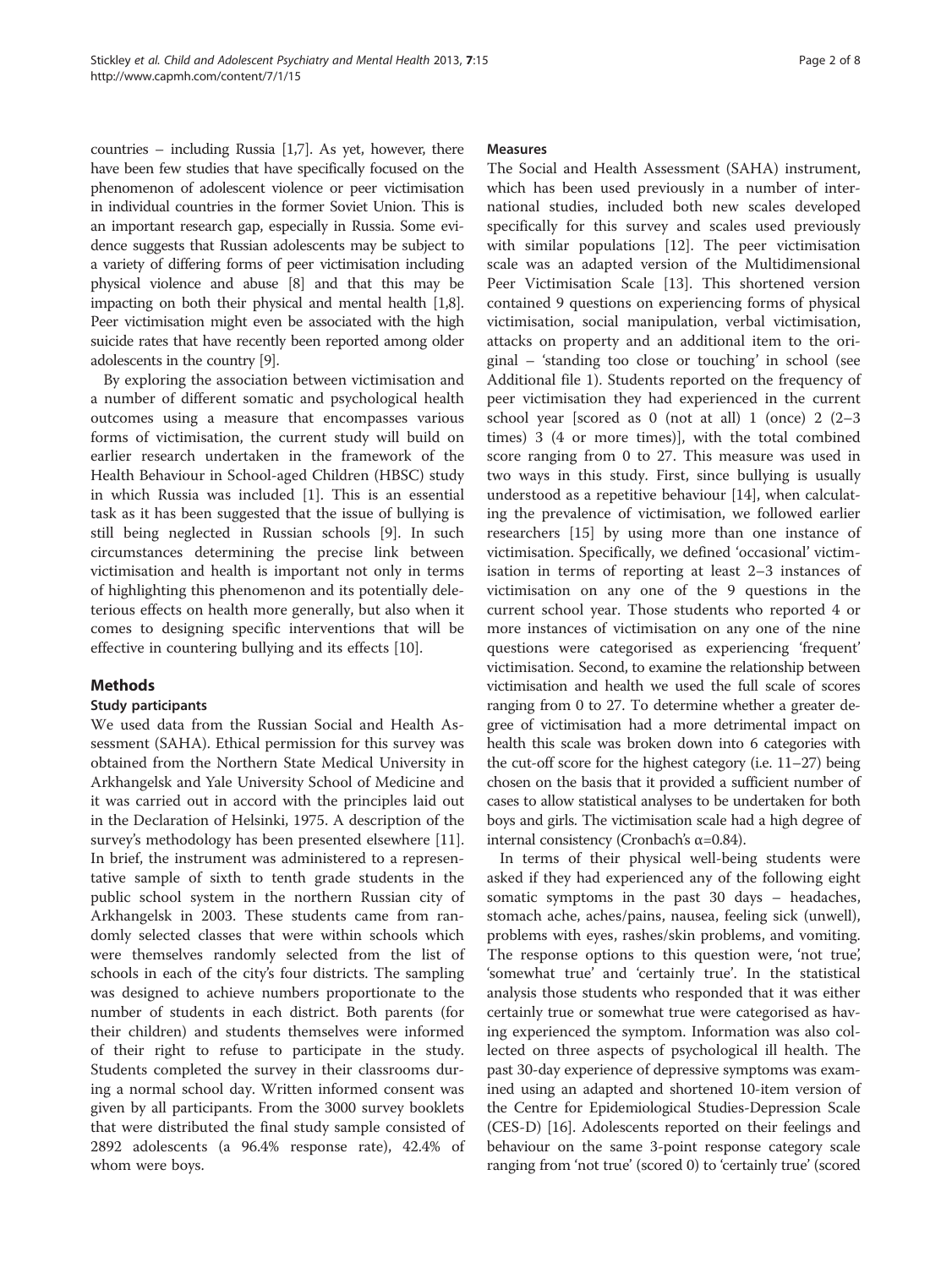2). The total score ran from 0–20 with a higher score indicating the presence of more depressive symptoms. Modified versions of the CES-D have previously demonstrated excellent psychometric properties with adolescent populations [\[12\]](#page-6-0), while there was a high degree of internal consistency in this study (Cronbach's  $\alpha$ =0.82). Anxiety symptoms were measured using a 12-item scale specifically created for the SAHA survey that combined items from three scales commonly used to assess anxiety in adolescents and children. Using the same response options and scoring system employed for depressive symptoms, a scale was created that ran from 0–24 with higher scores indicating more anxiety. We used the top quintile of scores as the cut-off point for both symptoms of depression and anxiety in the statistical analyses. Similar to the version used with American adolescents [\[12\]](#page-6-0), in the current study, the scale demonstrated a high level of internal consistency (Cronbach's  $\alpha$ =0.86). Finally, the Child Post-Traumatic Stress-Reaction Index (CPTS-RI) was used to assess symptoms of posttraumatic stress occurring in the past 30 days. This scale which has been widely used in earlier research consisted of 20 items scored between 0 and 4 that gave a cumulative score ranging from 0–80 (Cronbach's α=0.86). The cut-off score of 25 and above, used in the current study is commonly used to signify the presence of at least a moderate degree of posttraumatic stress [\[12\]](#page-6-0).

#### Statistical analysis

The analysis was restricted to those adolescents aged 13– 17 years old as the number of individuals outside this age range was small (24 cases). The prevalence of victimisation and the various health conditions are presented in percentages with 95% confidence intervals. Logistic regression analysis was used to assess the relation between victimisation and different health problems while controlling for the potential effects of age, parental education (as a marker of the family's socioeconomic status), and family structure. In addition, to determine whether the results may have been affected by our choice of cut-off points for the victimisation variable, we also examined the relationship between victimisation and health by running the regression analysis using victimisation as a continuous variable in a sensitivity analysis. The results are presented in the form of odds ratios (OR) with 95% confidence intervals (CI). Following the lead of an earlier multi-country study that examined the effects of bullying on health among school-aged children [[1](#page-6-0)] the analysis was stratified by sex. The analysis was conducted with Stata 12.0 (Stata Corp LP, College Station, Texas). Clustering within schools was adjusted for by using the clustered sandwich estimator.

#### Results

Over 43% of the children had experienced occasional victimisation in the current school year with this figure being higher among boys (49.6%) than girls (38.7%) (Table [1](#page-3-0)). One-fifth (22.1%) of the children reported frequent victimisation. Again, this figure was much higher among boys (28.5%) than girls (17.6%). The prevalence of experiencing somatic symptoms had a wide range running from 10.3% of children reporting vomiting up to 54.6% of them having experienced headaches in the past 30 days. More girls reported experiencing symptoms in every outcome category with the sole exception of vomiting (boys 12.2% vs. girls 8.9%). Similar results were seen for the psychological symptoms. Just under onequarter (24%) of girls had experienced symptoms of anxiety and depression whereas this figure was 15% for boys, while 33.5% of girls had experienced at least moderate levels of posttraumatic stress compared to 21.6% of boys.

Peer victimisation at school was associated with increased odds for experiencing somatic health complaints with odds increasing as the severity of victimisation increased (Table [2](#page-4-0)). Compared with other girls who had not been victimised, those girls who were in the highest victimisation category were between 1.90 (problems with eyes) and 5.26 (aches and pains) times more likely to report somatic complaints with the corresponding figures for boys being 2.04 (headaches) and 4.36 (aches and pains – although higher odds (5.41) were seen for those boys with a score of 9–10 for this latter health outcome). Even the lowest level of victimisation (a score of  $1-2$ ) significantly increased the risk of experiencing many of the symptoms – and more than doubled the odds that girls would report having aches and pains (odds ratio (OR): 2.07; confidence interval (CI): 1.33-3.21).

In terms of psychological symptoms, greater victimisation was also associated with higher odds for reporting worse mental health (Table [3](#page-5-0)). Compared to non-victims, girls and boys in the highest victimisation category were between 2.42 (girls) and 3.33 (boys) times more likely to have experienced anxiety, over 5 times more likely to report posttraumatic stress symptoms (girls OR: 6.45; CI: 5.00-8.32; boys OR: 5.09; CI: 3.31-7.82), and over 6 times more likely to have experienced symptoms of depression in the previous 30 days (girls OR: 6.09; CI: 3.18-11.66; boys OR: 6.63; CI: 4.91-8.95). When the victimisation variable was entered into the regression analysis as a continuous variable there was a significantly increased risk of experiencing all of the somatic and psychological health problems (p<0.001 for all health conditions (data not shown)).

#### **Discussion**

This study has shown that many adolescents experience peer victimisation in schools in northern Russia and that victimisation is strongly associated with psychological and somatic health problems. These findings are consistent with those of a recent meta-analysis of the consequences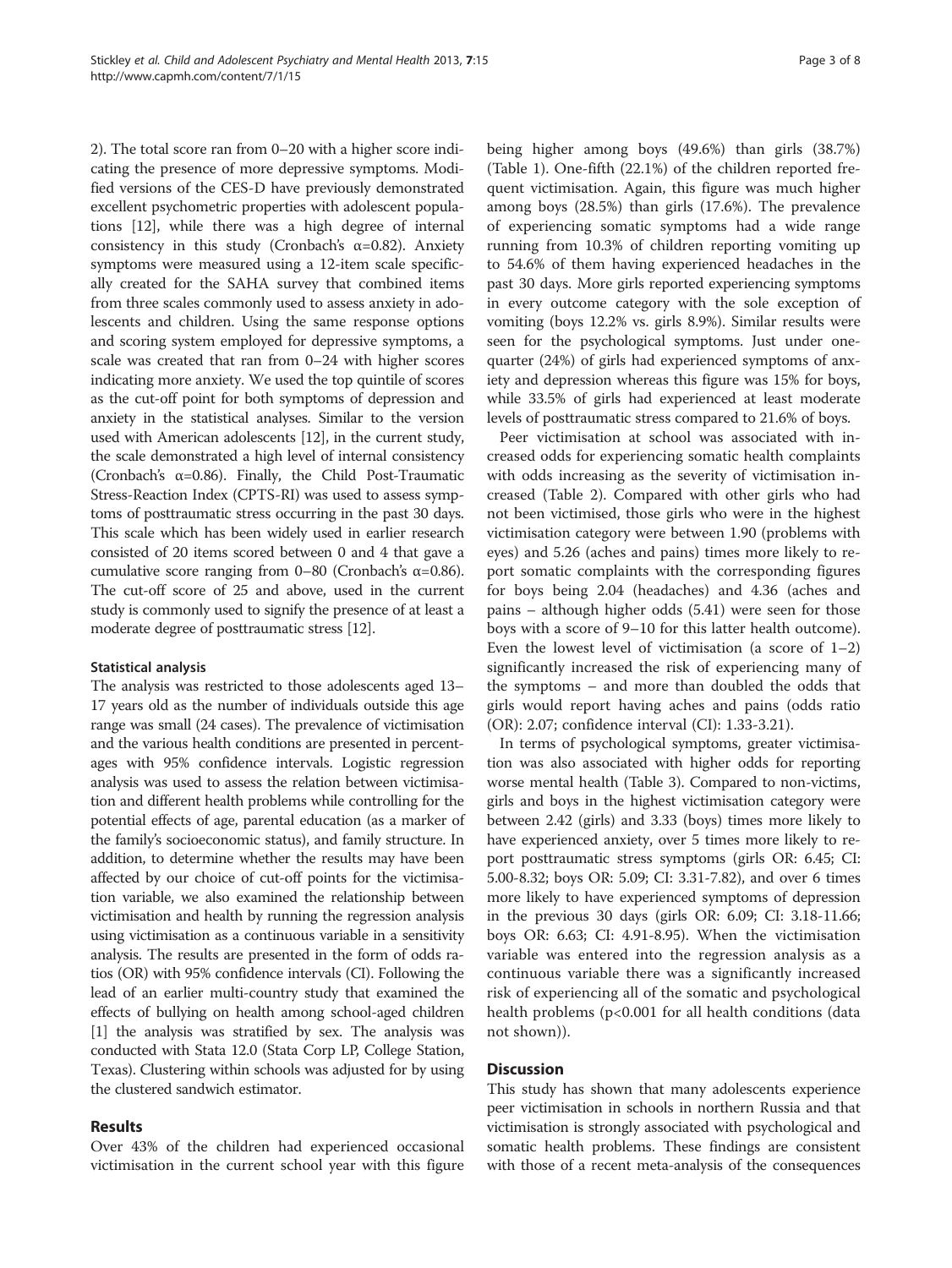|                                     | Female% (95% CI) | Male% (95% CI)   | Total% (95% CI)  |
|-------------------------------------|------------------|------------------|------------------|
| Somatic symptoms <sup>1</sup>       |                  |                  |                  |
| I had headaches                     | 59.2 (56.2-62.2) | 48.1 (45.8-50.4) | 54.6 (52.4-56.8) |
| I had stomach aches                 | 39.4 (37.0-41.8) | 31.5 (28.5-34.5) | 36.1 (34.2-37.9) |
| I had aches or pains                | 50.5 (47.5-53.4) | 40.4 (35.9-44.9) | 46.2 (43.2-49.2) |
| I had nausea                        | 23.2 (20.3-26.1) | 20.9 (18.1-23.7) | 22.2 (20.3-24.1) |
| I felt sick                         | 42.4 (39.3-45.4) | 34.2 (30.5-37.9) | 39.0 (35.9-42.0) |
| I had problems with my eyes         | 32.1 (28.9-35.3) | 28.3 (24.2-32.4) | 30.5 (27.3-33.8) |
| I had rashes or other skin problems | 23.0 (20.0-26.0) | 20.2 (18.2-22.3) | 21.8 (20.1-23.5) |
| I was vomiting                      | $8.9(7.4-10.5)$  | 12.2 (9.5-14.8)  | $10.3(8.9-11.7)$ |
| Psychological symptoms $*$          |                  |                  |                  |
| Depression                          | 24.3 (21.5-27.0) | 15.1 (12.8-17.5) | 20.5 (18.6-22.4) |
| Anxiety                             | 24.6 (22.8-26.4) | 15.2 (11.3-19.2) | 20.8 (18.6-22.9) |
| Posttraumatic stress                | 33.5 (30.7-36.2) | 21.6 (17.3-25.9) | 28.5 (26.0-30.9) |
| Peer victimisation <sup>#</sup>     |                  |                  |                  |
| Occasional                          | 38.7 (36.4-41.1) | 49.6 (46.6-52.5) | 43.1 (41.3-45.0) |
| Frequent                            | 17.6 (15.7-19.5) | 28.5 (25.8-31.1) | 22.1 (20.5-23.6) |

<span id="page-3-0"></span>

| Table 1 Prevalence of somatic and psychological symptoms, and peer victimisation among study respondents |  |
|----------------------------------------------------------------------------------------------------------|--|
|----------------------------------------------------------------------------------------------------------|--|

¶ Responses to somatic symptoms were dichotomised as not true and somewhat/certainly true.

≠ Depression and anxiety symptoms were defined as the highest quintile of composite scores. Posttraumatic stress (PTS) relates to those with moderate or higher levels of PTS.

# Occasional and frequent school-based peer victimisation were based on 9 questions with answers: 0 (not at all), 1 (once), 2 (2–3 times), 3 (≥4 times). Those who answered 2–3 times or ≥4 times on at least one question were categorised as victims of occasional and frequent bullying respectively.

of bullying and victimisation for psychosomatic health [[17](#page-6-0)]. Moreover, the relation we observed between experiencing more victimisation and having higher odds of poor health accords with findings from the earlier HBSC study conducted in 28 countries in Europe and North America [[1\]](#page-6-0) and a recent smaller-scale study from Norway [[18](#page-6-0)] where a graded association was noted between the frequency of having been bullied and the likelihood of reporting different negative health outcomes. However, it was noticeable in the current study that in terms of somatic symptoms, for more than half of the symptoms there were higher odds among those girls and boys scoring 9– 10. This was not observed for the psychological symptoms, where with the sole exception of anxiety among girls, those in the highest victimisation category (scoring 11–27) had the highest odds of reporting poor health. This and the fact that even relatively few instances of victimisation (i.e., scores of 1–2) were associated with poorer health outcomes in some cases highlights the necessity of future research using more finely graded categories of victimisation (i.e. relating to both type and intensity of victimisation) to better understand the effects of peer victimisation on adolescent health. Moreover, it seems unlikely that our findings are an artefact of the categorisation system we employed as when the victimisation variable was entered into the regression analysis as a continuous variable it was significantly associated with all of the health problems.

It has been suggested that stress may be the mechanism that links the experience of peer victimisation to negative health outcomes [\[19](#page-6-0)]. In relation to this, it is possible that social support, which can act to buffer the effects of stressful environments [\[20](#page-6-0)], may reduce the detrimental effects of peer victimisation on health outcomes [\[21](#page-6-0)]. This notion is supported by research that showed how differences in familial warmth protected against subsequent behavioural disorders in identical twins subject to victimisation [\[22](#page-7-0)] and by evidence that support from both parents and teachers may mitigate the effects of victimisation [\[23](#page-7-0)]. If support does act to mitigate the detrimental effects of victimisation on wellbeing this may explain the strong relationship we observed between victimisation and negative health outcomes in the current study. Specifically, some research indicates that the majority of Russian adolescents tend not to report experiencing peer victimisation and they feel that they cannot turn to teachers for help [\[8](#page-6-0)].

This suggests that the better training of teachers to recognise what have been described as the physical, psychosomatic and behavioural 'warning signs' of peer victimisation [[24\]](#page-7-0) may be one potentially effective intervention when it comes to addressing this issue. This could perhaps be one element in comprehensive schoolbased anti-bullying programmes which recent review articles have linked to a reduction in the occurrence of both bullying and victimisation in schools in other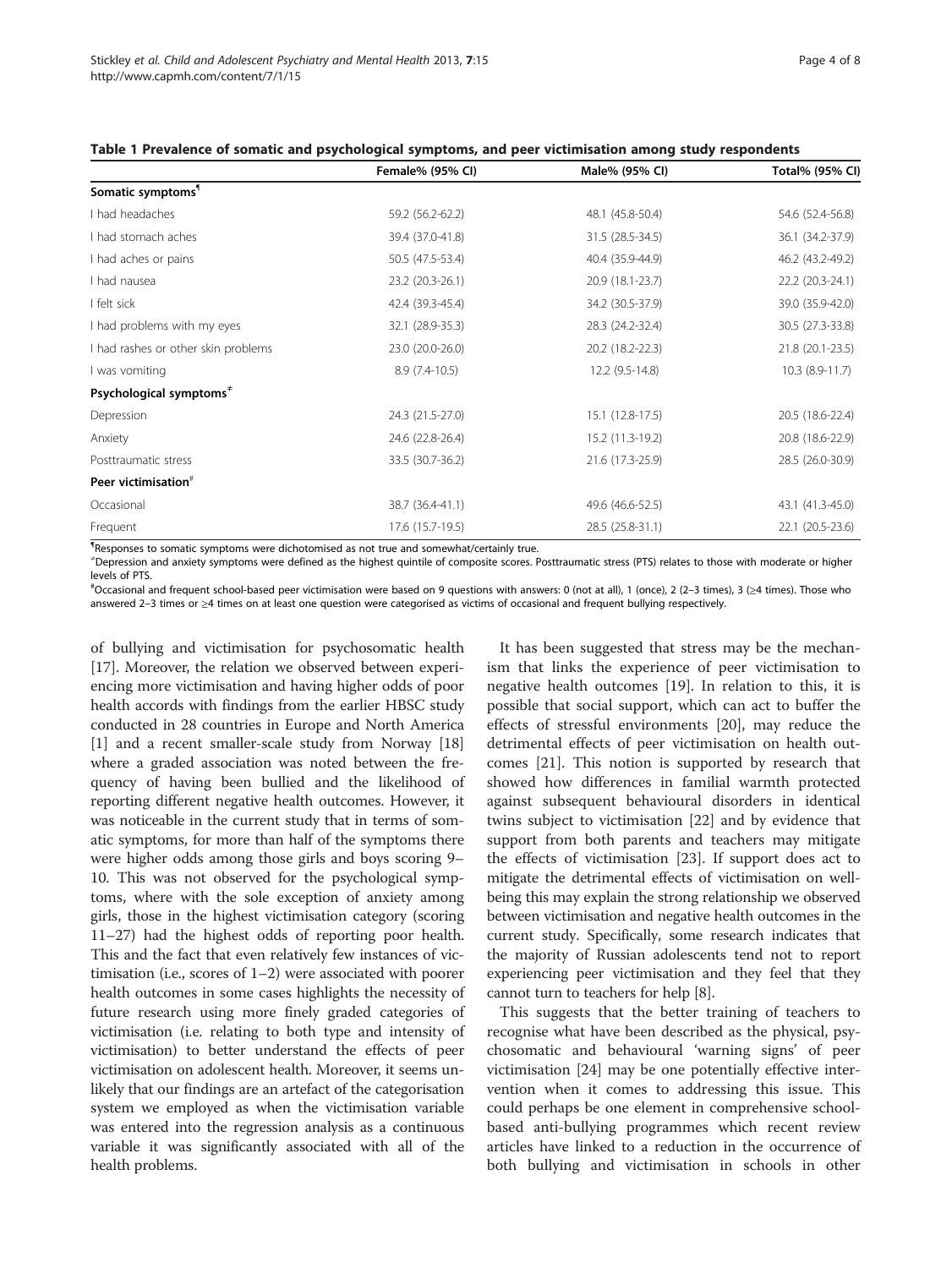# <span id="page-4-0"></span>Table 2 Association between peer victimisation and somatic symptoms

| Victimisation <sup>#</sup><br>Adj. OR (95% CI)*<br>%<br>%<br>Outcome<br>Somatic symptoms <sup>1</sup><br>$\mathbf 0$<br>I had headaches<br>1.00<br>38.6<br>1.00<br>48.7<br>1.44 $(1.15-1.81)^{b}$<br>$1 - 2$<br>56.9<br>42.9<br>1.21 (0.83-1.75)<br>$3 - 5$<br>1.81 $(1.42 - 2.31)^c$<br>1.44 $(1.04 - 1.99)^{a}$<br>61.3<br>47.6<br>2.27 $(1.65 - 3.11)^c$<br>1.80 $(1.22 - 2.65)^{b}$<br>$6 - 8$<br>65.5<br>54.0<br>2.33 $(1.31-4.14)^{b}$<br>$9 - 10$<br>3.25 $(2.38-4.43)^c$<br>67.2<br>66.7<br>4.46 $(2.51 - 7.94)^c$<br>57.1<br>$2.04$ (1.15-3.62) <sup>a</sup><br>79.4<br>$11 - 27$<br>$\mathbf 0$<br>I had stomach aches<br>1.00<br>1.00<br>30.2<br>23.2<br>$1 - 2$<br>36.5<br>1.34 (1.06-1.70) <sup>a</sup><br>20.4<br>$0.85(0.59-1.23)$<br>$3 - 5$<br>1.85 $(1.56 - 2.21)^c$<br>43.2<br>29.6<br>1.40 (0.94-2.08)<br>$6 - 8$<br>44.4<br>$2.00$ $(1.45 - 2.77)^{c}$<br>35.8<br>1.79 $(1.31 - 2.45)^c$<br>$9 - 10$<br>51.6<br>2.60 $(1.71 - 3.95)^c$<br>39.7<br>2.28 $(1.67 - 3.12)^c$<br>2.82 $(2.10-3.77)^{c}$<br>2.72 $(1.90-3.90)^c$<br>$11 - 27$<br>53.3<br>45.6<br>$\mathbf 0$<br>I had aches or pains<br>1.00<br>1.00<br>33.1<br>24.8<br>$2.07 (1.33 - 3.21)^{b}$<br>$1 - 2$<br>49.8<br>33.1<br>1.46 (1.09-1.97) <sup>a</sup><br>1.81 $(1.28 - 2.57)^{b}$<br>$3 - 5$<br>2.71 $(1.72 - 4.27)^{c}$<br>54.3<br>37.6<br>$6 - 8$<br>64.5<br>4.50 $(3.16-6.41)^c$<br>43.7<br>2.21 $(1.42 - 3.43)^c$<br>$9 - 10$<br>64.1<br>4.09 $(2.48-6.74)^c$<br>62.8<br>5.41 (3.75-7.79) <sup>c</sup><br>5.26 $(3.25 - 8.52)^c$<br>4.36 $(2.93 - 6.47)^c$<br>68.2<br>58.8<br>$11 - 27$<br>$\mathbf 0$<br>I had nausea<br>1.00<br>1.00<br>13.0<br>13.9<br>$1 - 2$<br>22.0<br>1.95 $(1.38 - 2.76)^c$<br>15.4<br>1.16 (0.69-1.97)<br>2.24 $(1.52 - 3.31)^c$<br>$3 - 5$<br>23.8<br>18.6<br>1.42 (0.87-2.31)<br>$6 - 8$<br>3.46 $(2.27 - 5.27)^c$<br>2.30 $(1.11-4.77)^a$<br>32.0<br>27.0<br>$9 - 10$<br>4.54 $(2.12 - 9.72)^{c}$<br>2.60 $(1.34 - 5.04)^{b}$<br>39.1<br>29.5<br>$3.74$ (2.22-6.30) <sup>c</sup><br>$2.51$ $(1.53-4.11)^c$<br>29.4<br>$11 - 27$<br>33.6<br>$\mathbf 0$<br>I felt sick<br>1.00<br>1.00<br>28.3<br>21.6<br>$1.79$ $(1.41 - 2.27)$ <sup>c</sup><br>$1 - 2$<br>40.6<br>29.4<br>1.52 $(1.02 - 2.24)^a$<br>1.90 $(1.43 - 2.53)^c$<br>$3 - 5$<br>45.5<br>2.28 $(1.94 - 2.69)^c$<br>34.0<br>$6 - 8$<br>3.05 $(2.11 - 4.40)$ <sup>c</sup><br>2.26 $(1.54 - 3.33)^c$<br>51.2<br>39.2<br>$9 - 10$<br>62.5<br>4.63 $(3.35 - 6.40)$ <sup>c</sup><br>39.7<br>2.50 $(1.61 - 3.87)^c$<br>$11 - 27$<br>61.7<br>4.59 $(2.59 - 8.15)^c$<br>49.4<br>3.43 $(2.24 - 5.27)^c$<br>$\mathsf{O}\xspace$<br>I had problems<br>1.00<br>1.00<br>27.5<br>17.9<br>with my eyes<br>$1 - 2$<br>29.8<br>1.12 (0.76-1.64)<br>17.1<br>0.96 (0.58-1.59)<br>1.82 $(1.28 - 2.59)^{b}$<br>$3 - 5$<br>31.3<br>1.24 (0.81-1.89)<br>28.5<br>$6 - 8$<br>37.4<br>1.68 $(1.30-2.16)^c$<br>36.5<br>2.62 $(1.61 - 4.27)^c$<br>2.25 $(1.57-3.24)^c$<br>$9 - 10$<br>43.6<br>3.56 $(2.12 - 5.96)^c$<br>45.3<br>1.90 $(1.15-3.14)^{a}$<br>2.79 $(1.76 - 4.43)^c$<br>40.6<br>37.5<br>$11 - 27$<br>I had rashes or<br>0<br>1.00<br>1.00<br>14.1<br>10.9<br>other skin problems<br>1.36 (0.89-2.07)<br>16.3<br>1.59 $(1.09 - 2.32)^a$<br>$1 - 2$<br>18.0<br>1.83 $(1.40 - 2.39)^c$<br>$3 - 5$<br>16.6<br>1.67 (0.77-3.65)<br>23.4<br>$6 - 8$<br>2.28 $(1.34 - 3.89)^b$<br>34.3<br>3.21 $(2.38-4.32)^c$<br>21.6<br>4.04 $(2.59-6.31)^c$<br>4.65 $(2.05 - 10.51)^c$<br>$9 - 10$<br>40.6<br>35.9<br>3.69 $(2.49 - 5.45)^c$<br>3.70 $(2.38 - 5.74)^c$<br>31.3<br>$11 - 27$<br>37.4 |  |  | Female |  | Male             |  |
|-----------------------------------------------------------------------------------------------------------------------------------------------------------------------------------------------------------------------------------------------------------------------------------------------------------------------------------------------------------------------------------------------------------------------------------------------------------------------------------------------------------------------------------------------------------------------------------------------------------------------------------------------------------------------------------------------------------------------------------------------------------------------------------------------------------------------------------------------------------------------------------------------------------------------------------------------------------------------------------------------------------------------------------------------------------------------------------------------------------------------------------------------------------------------------------------------------------------------------------------------------------------------------------------------------------------------------------------------------------------------------------------------------------------------------------------------------------------------------------------------------------------------------------------------------------------------------------------------------------------------------------------------------------------------------------------------------------------------------------------------------------------------------------------------------------------------------------------------------------------------------------------------------------------------------------------------------------------------------------------------------------------------------------------------------------------------------------------------------------------------------------------------------------------------------------------------------------------------------------------------------------------------------------------------------------------------------------------------------------------------------------------------------------------------------------------------------------------------------------------------------------------------------------------------------------------------------------------------------------------------------------------------------------------------------------------------------------------------------------------------------------------------------------------------------------------------------------------------------------------------------------------------------------------------------------------------------------------------------------------------------------------------------------------------------------------------------------------------------------------------------------------------------------------------------------------------------------------------------------------------------------------------------------------------------------------------------------------------------------------------------------------------------------------------------------------------------------------------------------------------------------------------------------------------|--|--|--------|--|------------------|--|
|                                                                                                                                                                                                                                                                                                                                                                                                                                                                                                                                                                                                                                                                                                                                                                                                                                                                                                                                                                                                                                                                                                                                                                                                                                                                                                                                                                                                                                                                                                                                                                                                                                                                                                                                                                                                                                                                                                                                                                                                                                                                                                                                                                                                                                                                                                                                                                                                                                                                                                                                                                                                                                                                                                                                                                                                                                                                                                                                                                                                                                                                                                                                                                                                                                                                                                                                                                                                                                                                                                                                               |  |  |        |  | Adj.OR (95% Cl)* |  |
|                                                                                                                                                                                                                                                                                                                                                                                                                                                                                                                                                                                                                                                                                                                                                                                                                                                                                                                                                                                                                                                                                                                                                                                                                                                                                                                                                                                                                                                                                                                                                                                                                                                                                                                                                                                                                                                                                                                                                                                                                                                                                                                                                                                                                                                                                                                                                                                                                                                                                                                                                                                                                                                                                                                                                                                                                                                                                                                                                                                                                                                                                                                                                                                                                                                                                                                                                                                                                                                                                                                                               |  |  |        |  |                  |  |
|                                                                                                                                                                                                                                                                                                                                                                                                                                                                                                                                                                                                                                                                                                                                                                                                                                                                                                                                                                                                                                                                                                                                                                                                                                                                                                                                                                                                                                                                                                                                                                                                                                                                                                                                                                                                                                                                                                                                                                                                                                                                                                                                                                                                                                                                                                                                                                                                                                                                                                                                                                                                                                                                                                                                                                                                                                                                                                                                                                                                                                                                                                                                                                                                                                                                                                                                                                                                                                                                                                                                               |  |  |        |  |                  |  |
|                                                                                                                                                                                                                                                                                                                                                                                                                                                                                                                                                                                                                                                                                                                                                                                                                                                                                                                                                                                                                                                                                                                                                                                                                                                                                                                                                                                                                                                                                                                                                                                                                                                                                                                                                                                                                                                                                                                                                                                                                                                                                                                                                                                                                                                                                                                                                                                                                                                                                                                                                                                                                                                                                                                                                                                                                                                                                                                                                                                                                                                                                                                                                                                                                                                                                                                                                                                                                                                                                                                                               |  |  |        |  |                  |  |
|                                                                                                                                                                                                                                                                                                                                                                                                                                                                                                                                                                                                                                                                                                                                                                                                                                                                                                                                                                                                                                                                                                                                                                                                                                                                                                                                                                                                                                                                                                                                                                                                                                                                                                                                                                                                                                                                                                                                                                                                                                                                                                                                                                                                                                                                                                                                                                                                                                                                                                                                                                                                                                                                                                                                                                                                                                                                                                                                                                                                                                                                                                                                                                                                                                                                                                                                                                                                                                                                                                                                               |  |  |        |  |                  |  |
|                                                                                                                                                                                                                                                                                                                                                                                                                                                                                                                                                                                                                                                                                                                                                                                                                                                                                                                                                                                                                                                                                                                                                                                                                                                                                                                                                                                                                                                                                                                                                                                                                                                                                                                                                                                                                                                                                                                                                                                                                                                                                                                                                                                                                                                                                                                                                                                                                                                                                                                                                                                                                                                                                                                                                                                                                                                                                                                                                                                                                                                                                                                                                                                                                                                                                                                                                                                                                                                                                                                                               |  |  |        |  |                  |  |
|                                                                                                                                                                                                                                                                                                                                                                                                                                                                                                                                                                                                                                                                                                                                                                                                                                                                                                                                                                                                                                                                                                                                                                                                                                                                                                                                                                                                                                                                                                                                                                                                                                                                                                                                                                                                                                                                                                                                                                                                                                                                                                                                                                                                                                                                                                                                                                                                                                                                                                                                                                                                                                                                                                                                                                                                                                                                                                                                                                                                                                                                                                                                                                                                                                                                                                                                                                                                                                                                                                                                               |  |  |        |  |                  |  |
|                                                                                                                                                                                                                                                                                                                                                                                                                                                                                                                                                                                                                                                                                                                                                                                                                                                                                                                                                                                                                                                                                                                                                                                                                                                                                                                                                                                                                                                                                                                                                                                                                                                                                                                                                                                                                                                                                                                                                                                                                                                                                                                                                                                                                                                                                                                                                                                                                                                                                                                                                                                                                                                                                                                                                                                                                                                                                                                                                                                                                                                                                                                                                                                                                                                                                                                                                                                                                                                                                                                                               |  |  |        |  |                  |  |
|                                                                                                                                                                                                                                                                                                                                                                                                                                                                                                                                                                                                                                                                                                                                                                                                                                                                                                                                                                                                                                                                                                                                                                                                                                                                                                                                                                                                                                                                                                                                                                                                                                                                                                                                                                                                                                                                                                                                                                                                                                                                                                                                                                                                                                                                                                                                                                                                                                                                                                                                                                                                                                                                                                                                                                                                                                                                                                                                                                                                                                                                                                                                                                                                                                                                                                                                                                                                                                                                                                                                               |  |  |        |  |                  |  |
|                                                                                                                                                                                                                                                                                                                                                                                                                                                                                                                                                                                                                                                                                                                                                                                                                                                                                                                                                                                                                                                                                                                                                                                                                                                                                                                                                                                                                                                                                                                                                                                                                                                                                                                                                                                                                                                                                                                                                                                                                                                                                                                                                                                                                                                                                                                                                                                                                                                                                                                                                                                                                                                                                                                                                                                                                                                                                                                                                                                                                                                                                                                                                                                                                                                                                                                                                                                                                                                                                                                                               |  |  |        |  |                  |  |
|                                                                                                                                                                                                                                                                                                                                                                                                                                                                                                                                                                                                                                                                                                                                                                                                                                                                                                                                                                                                                                                                                                                                                                                                                                                                                                                                                                                                                                                                                                                                                                                                                                                                                                                                                                                                                                                                                                                                                                                                                                                                                                                                                                                                                                                                                                                                                                                                                                                                                                                                                                                                                                                                                                                                                                                                                                                                                                                                                                                                                                                                                                                                                                                                                                                                                                                                                                                                                                                                                                                                               |  |  |        |  |                  |  |
|                                                                                                                                                                                                                                                                                                                                                                                                                                                                                                                                                                                                                                                                                                                                                                                                                                                                                                                                                                                                                                                                                                                                                                                                                                                                                                                                                                                                                                                                                                                                                                                                                                                                                                                                                                                                                                                                                                                                                                                                                                                                                                                                                                                                                                                                                                                                                                                                                                                                                                                                                                                                                                                                                                                                                                                                                                                                                                                                                                                                                                                                                                                                                                                                                                                                                                                                                                                                                                                                                                                                               |  |  |        |  |                  |  |
|                                                                                                                                                                                                                                                                                                                                                                                                                                                                                                                                                                                                                                                                                                                                                                                                                                                                                                                                                                                                                                                                                                                                                                                                                                                                                                                                                                                                                                                                                                                                                                                                                                                                                                                                                                                                                                                                                                                                                                                                                                                                                                                                                                                                                                                                                                                                                                                                                                                                                                                                                                                                                                                                                                                                                                                                                                                                                                                                                                                                                                                                                                                                                                                                                                                                                                                                                                                                                                                                                                                                               |  |  |        |  |                  |  |
|                                                                                                                                                                                                                                                                                                                                                                                                                                                                                                                                                                                                                                                                                                                                                                                                                                                                                                                                                                                                                                                                                                                                                                                                                                                                                                                                                                                                                                                                                                                                                                                                                                                                                                                                                                                                                                                                                                                                                                                                                                                                                                                                                                                                                                                                                                                                                                                                                                                                                                                                                                                                                                                                                                                                                                                                                                                                                                                                                                                                                                                                                                                                                                                                                                                                                                                                                                                                                                                                                                                                               |  |  |        |  |                  |  |
|                                                                                                                                                                                                                                                                                                                                                                                                                                                                                                                                                                                                                                                                                                                                                                                                                                                                                                                                                                                                                                                                                                                                                                                                                                                                                                                                                                                                                                                                                                                                                                                                                                                                                                                                                                                                                                                                                                                                                                                                                                                                                                                                                                                                                                                                                                                                                                                                                                                                                                                                                                                                                                                                                                                                                                                                                                                                                                                                                                                                                                                                                                                                                                                                                                                                                                                                                                                                                                                                                                                                               |  |  |        |  |                  |  |
|                                                                                                                                                                                                                                                                                                                                                                                                                                                                                                                                                                                                                                                                                                                                                                                                                                                                                                                                                                                                                                                                                                                                                                                                                                                                                                                                                                                                                                                                                                                                                                                                                                                                                                                                                                                                                                                                                                                                                                                                                                                                                                                                                                                                                                                                                                                                                                                                                                                                                                                                                                                                                                                                                                                                                                                                                                                                                                                                                                                                                                                                                                                                                                                                                                                                                                                                                                                                                                                                                                                                               |  |  |        |  |                  |  |
|                                                                                                                                                                                                                                                                                                                                                                                                                                                                                                                                                                                                                                                                                                                                                                                                                                                                                                                                                                                                                                                                                                                                                                                                                                                                                                                                                                                                                                                                                                                                                                                                                                                                                                                                                                                                                                                                                                                                                                                                                                                                                                                                                                                                                                                                                                                                                                                                                                                                                                                                                                                                                                                                                                                                                                                                                                                                                                                                                                                                                                                                                                                                                                                                                                                                                                                                                                                                                                                                                                                                               |  |  |        |  |                  |  |
|                                                                                                                                                                                                                                                                                                                                                                                                                                                                                                                                                                                                                                                                                                                                                                                                                                                                                                                                                                                                                                                                                                                                                                                                                                                                                                                                                                                                                                                                                                                                                                                                                                                                                                                                                                                                                                                                                                                                                                                                                                                                                                                                                                                                                                                                                                                                                                                                                                                                                                                                                                                                                                                                                                                                                                                                                                                                                                                                                                                                                                                                                                                                                                                                                                                                                                                                                                                                                                                                                                                                               |  |  |        |  |                  |  |
|                                                                                                                                                                                                                                                                                                                                                                                                                                                                                                                                                                                                                                                                                                                                                                                                                                                                                                                                                                                                                                                                                                                                                                                                                                                                                                                                                                                                                                                                                                                                                                                                                                                                                                                                                                                                                                                                                                                                                                                                                                                                                                                                                                                                                                                                                                                                                                                                                                                                                                                                                                                                                                                                                                                                                                                                                                                                                                                                                                                                                                                                                                                                                                                                                                                                                                                                                                                                                                                                                                                                               |  |  |        |  |                  |  |
|                                                                                                                                                                                                                                                                                                                                                                                                                                                                                                                                                                                                                                                                                                                                                                                                                                                                                                                                                                                                                                                                                                                                                                                                                                                                                                                                                                                                                                                                                                                                                                                                                                                                                                                                                                                                                                                                                                                                                                                                                                                                                                                                                                                                                                                                                                                                                                                                                                                                                                                                                                                                                                                                                                                                                                                                                                                                                                                                                                                                                                                                                                                                                                                                                                                                                                                                                                                                                                                                                                                                               |  |  |        |  |                  |  |
|                                                                                                                                                                                                                                                                                                                                                                                                                                                                                                                                                                                                                                                                                                                                                                                                                                                                                                                                                                                                                                                                                                                                                                                                                                                                                                                                                                                                                                                                                                                                                                                                                                                                                                                                                                                                                                                                                                                                                                                                                                                                                                                                                                                                                                                                                                                                                                                                                                                                                                                                                                                                                                                                                                                                                                                                                                                                                                                                                                                                                                                                                                                                                                                                                                                                                                                                                                                                                                                                                                                                               |  |  |        |  |                  |  |
|                                                                                                                                                                                                                                                                                                                                                                                                                                                                                                                                                                                                                                                                                                                                                                                                                                                                                                                                                                                                                                                                                                                                                                                                                                                                                                                                                                                                                                                                                                                                                                                                                                                                                                                                                                                                                                                                                                                                                                                                                                                                                                                                                                                                                                                                                                                                                                                                                                                                                                                                                                                                                                                                                                                                                                                                                                                                                                                                                                                                                                                                                                                                                                                                                                                                                                                                                                                                                                                                                                                                               |  |  |        |  |                  |  |
|                                                                                                                                                                                                                                                                                                                                                                                                                                                                                                                                                                                                                                                                                                                                                                                                                                                                                                                                                                                                                                                                                                                                                                                                                                                                                                                                                                                                                                                                                                                                                                                                                                                                                                                                                                                                                                                                                                                                                                                                                                                                                                                                                                                                                                                                                                                                                                                                                                                                                                                                                                                                                                                                                                                                                                                                                                                                                                                                                                                                                                                                                                                                                                                                                                                                                                                                                                                                                                                                                                                                               |  |  |        |  |                  |  |
|                                                                                                                                                                                                                                                                                                                                                                                                                                                                                                                                                                                                                                                                                                                                                                                                                                                                                                                                                                                                                                                                                                                                                                                                                                                                                                                                                                                                                                                                                                                                                                                                                                                                                                                                                                                                                                                                                                                                                                                                                                                                                                                                                                                                                                                                                                                                                                                                                                                                                                                                                                                                                                                                                                                                                                                                                                                                                                                                                                                                                                                                                                                                                                                                                                                                                                                                                                                                                                                                                                                                               |  |  |        |  |                  |  |
|                                                                                                                                                                                                                                                                                                                                                                                                                                                                                                                                                                                                                                                                                                                                                                                                                                                                                                                                                                                                                                                                                                                                                                                                                                                                                                                                                                                                                                                                                                                                                                                                                                                                                                                                                                                                                                                                                                                                                                                                                                                                                                                                                                                                                                                                                                                                                                                                                                                                                                                                                                                                                                                                                                                                                                                                                                                                                                                                                                                                                                                                                                                                                                                                                                                                                                                                                                                                                                                                                                                                               |  |  |        |  |                  |  |
|                                                                                                                                                                                                                                                                                                                                                                                                                                                                                                                                                                                                                                                                                                                                                                                                                                                                                                                                                                                                                                                                                                                                                                                                                                                                                                                                                                                                                                                                                                                                                                                                                                                                                                                                                                                                                                                                                                                                                                                                                                                                                                                                                                                                                                                                                                                                                                                                                                                                                                                                                                                                                                                                                                                                                                                                                                                                                                                                                                                                                                                                                                                                                                                                                                                                                                                                                                                                                                                                                                                                               |  |  |        |  |                  |  |
|                                                                                                                                                                                                                                                                                                                                                                                                                                                                                                                                                                                                                                                                                                                                                                                                                                                                                                                                                                                                                                                                                                                                                                                                                                                                                                                                                                                                                                                                                                                                                                                                                                                                                                                                                                                                                                                                                                                                                                                                                                                                                                                                                                                                                                                                                                                                                                                                                                                                                                                                                                                                                                                                                                                                                                                                                                                                                                                                                                                                                                                                                                                                                                                                                                                                                                                                                                                                                                                                                                                                               |  |  |        |  |                  |  |
|                                                                                                                                                                                                                                                                                                                                                                                                                                                                                                                                                                                                                                                                                                                                                                                                                                                                                                                                                                                                                                                                                                                                                                                                                                                                                                                                                                                                                                                                                                                                                                                                                                                                                                                                                                                                                                                                                                                                                                                                                                                                                                                                                                                                                                                                                                                                                                                                                                                                                                                                                                                                                                                                                                                                                                                                                                                                                                                                                                                                                                                                                                                                                                                                                                                                                                                                                                                                                                                                                                                                               |  |  |        |  |                  |  |
|                                                                                                                                                                                                                                                                                                                                                                                                                                                                                                                                                                                                                                                                                                                                                                                                                                                                                                                                                                                                                                                                                                                                                                                                                                                                                                                                                                                                                                                                                                                                                                                                                                                                                                                                                                                                                                                                                                                                                                                                                                                                                                                                                                                                                                                                                                                                                                                                                                                                                                                                                                                                                                                                                                                                                                                                                                                                                                                                                                                                                                                                                                                                                                                                                                                                                                                                                                                                                                                                                                                                               |  |  |        |  |                  |  |
|                                                                                                                                                                                                                                                                                                                                                                                                                                                                                                                                                                                                                                                                                                                                                                                                                                                                                                                                                                                                                                                                                                                                                                                                                                                                                                                                                                                                                                                                                                                                                                                                                                                                                                                                                                                                                                                                                                                                                                                                                                                                                                                                                                                                                                                                                                                                                                                                                                                                                                                                                                                                                                                                                                                                                                                                                                                                                                                                                                                                                                                                                                                                                                                                                                                                                                                                                                                                                                                                                                                                               |  |  |        |  |                  |  |
|                                                                                                                                                                                                                                                                                                                                                                                                                                                                                                                                                                                                                                                                                                                                                                                                                                                                                                                                                                                                                                                                                                                                                                                                                                                                                                                                                                                                                                                                                                                                                                                                                                                                                                                                                                                                                                                                                                                                                                                                                                                                                                                                                                                                                                                                                                                                                                                                                                                                                                                                                                                                                                                                                                                                                                                                                                                                                                                                                                                                                                                                                                                                                                                                                                                                                                                                                                                                                                                                                                                                               |  |  |        |  |                  |  |
|                                                                                                                                                                                                                                                                                                                                                                                                                                                                                                                                                                                                                                                                                                                                                                                                                                                                                                                                                                                                                                                                                                                                                                                                                                                                                                                                                                                                                                                                                                                                                                                                                                                                                                                                                                                                                                                                                                                                                                                                                                                                                                                                                                                                                                                                                                                                                                                                                                                                                                                                                                                                                                                                                                                                                                                                                                                                                                                                                                                                                                                                                                                                                                                                                                                                                                                                                                                                                                                                                                                                               |  |  |        |  |                  |  |
|                                                                                                                                                                                                                                                                                                                                                                                                                                                                                                                                                                                                                                                                                                                                                                                                                                                                                                                                                                                                                                                                                                                                                                                                                                                                                                                                                                                                                                                                                                                                                                                                                                                                                                                                                                                                                                                                                                                                                                                                                                                                                                                                                                                                                                                                                                                                                                                                                                                                                                                                                                                                                                                                                                                                                                                                                                                                                                                                                                                                                                                                                                                                                                                                                                                                                                                                                                                                                                                                                                                                               |  |  |        |  |                  |  |
|                                                                                                                                                                                                                                                                                                                                                                                                                                                                                                                                                                                                                                                                                                                                                                                                                                                                                                                                                                                                                                                                                                                                                                                                                                                                                                                                                                                                                                                                                                                                                                                                                                                                                                                                                                                                                                                                                                                                                                                                                                                                                                                                                                                                                                                                                                                                                                                                                                                                                                                                                                                                                                                                                                                                                                                                                                                                                                                                                                                                                                                                                                                                                                                                                                                                                                                                                                                                                                                                                                                                               |  |  |        |  |                  |  |
|                                                                                                                                                                                                                                                                                                                                                                                                                                                                                                                                                                                                                                                                                                                                                                                                                                                                                                                                                                                                                                                                                                                                                                                                                                                                                                                                                                                                                                                                                                                                                                                                                                                                                                                                                                                                                                                                                                                                                                                                                                                                                                                                                                                                                                                                                                                                                                                                                                                                                                                                                                                                                                                                                                                                                                                                                                                                                                                                                                                                                                                                                                                                                                                                                                                                                                                                                                                                                                                                                                                                               |  |  |        |  |                  |  |
|                                                                                                                                                                                                                                                                                                                                                                                                                                                                                                                                                                                                                                                                                                                                                                                                                                                                                                                                                                                                                                                                                                                                                                                                                                                                                                                                                                                                                                                                                                                                                                                                                                                                                                                                                                                                                                                                                                                                                                                                                                                                                                                                                                                                                                                                                                                                                                                                                                                                                                                                                                                                                                                                                                                                                                                                                                                                                                                                                                                                                                                                                                                                                                                                                                                                                                                                                                                                                                                                                                                                               |  |  |        |  |                  |  |
|                                                                                                                                                                                                                                                                                                                                                                                                                                                                                                                                                                                                                                                                                                                                                                                                                                                                                                                                                                                                                                                                                                                                                                                                                                                                                                                                                                                                                                                                                                                                                                                                                                                                                                                                                                                                                                                                                                                                                                                                                                                                                                                                                                                                                                                                                                                                                                                                                                                                                                                                                                                                                                                                                                                                                                                                                                                                                                                                                                                                                                                                                                                                                                                                                                                                                                                                                                                                                                                                                                                                               |  |  |        |  |                  |  |
|                                                                                                                                                                                                                                                                                                                                                                                                                                                                                                                                                                                                                                                                                                                                                                                                                                                                                                                                                                                                                                                                                                                                                                                                                                                                                                                                                                                                                                                                                                                                                                                                                                                                                                                                                                                                                                                                                                                                                                                                                                                                                                                                                                                                                                                                                                                                                                                                                                                                                                                                                                                                                                                                                                                                                                                                                                                                                                                                                                                                                                                                                                                                                                                                                                                                                                                                                                                                                                                                                                                                               |  |  |        |  |                  |  |
|                                                                                                                                                                                                                                                                                                                                                                                                                                                                                                                                                                                                                                                                                                                                                                                                                                                                                                                                                                                                                                                                                                                                                                                                                                                                                                                                                                                                                                                                                                                                                                                                                                                                                                                                                                                                                                                                                                                                                                                                                                                                                                                                                                                                                                                                                                                                                                                                                                                                                                                                                                                                                                                                                                                                                                                                                                                                                                                                                                                                                                                                                                                                                                                                                                                                                                                                                                                                                                                                                                                                               |  |  |        |  |                  |  |
|                                                                                                                                                                                                                                                                                                                                                                                                                                                                                                                                                                                                                                                                                                                                                                                                                                                                                                                                                                                                                                                                                                                                                                                                                                                                                                                                                                                                                                                                                                                                                                                                                                                                                                                                                                                                                                                                                                                                                                                                                                                                                                                                                                                                                                                                                                                                                                                                                                                                                                                                                                                                                                                                                                                                                                                                                                                                                                                                                                                                                                                                                                                                                                                                                                                                                                                                                                                                                                                                                                                                               |  |  |        |  |                  |  |
|                                                                                                                                                                                                                                                                                                                                                                                                                                                                                                                                                                                                                                                                                                                                                                                                                                                                                                                                                                                                                                                                                                                                                                                                                                                                                                                                                                                                                                                                                                                                                                                                                                                                                                                                                                                                                                                                                                                                                                                                                                                                                                                                                                                                                                                                                                                                                                                                                                                                                                                                                                                                                                                                                                                                                                                                                                                                                                                                                                                                                                                                                                                                                                                                                                                                                                                                                                                                                                                                                                                                               |  |  |        |  |                  |  |
|                                                                                                                                                                                                                                                                                                                                                                                                                                                                                                                                                                                                                                                                                                                                                                                                                                                                                                                                                                                                                                                                                                                                                                                                                                                                                                                                                                                                                                                                                                                                                                                                                                                                                                                                                                                                                                                                                                                                                                                                                                                                                                                                                                                                                                                                                                                                                                                                                                                                                                                                                                                                                                                                                                                                                                                                                                                                                                                                                                                                                                                                                                                                                                                                                                                                                                                                                                                                                                                                                                                                               |  |  |        |  |                  |  |
|                                                                                                                                                                                                                                                                                                                                                                                                                                                                                                                                                                                                                                                                                                                                                                                                                                                                                                                                                                                                                                                                                                                                                                                                                                                                                                                                                                                                                                                                                                                                                                                                                                                                                                                                                                                                                                                                                                                                                                                                                                                                                                                                                                                                                                                                                                                                                                                                                                                                                                                                                                                                                                                                                                                                                                                                                                                                                                                                                                                                                                                                                                                                                                                                                                                                                                                                                                                                                                                                                                                                               |  |  |        |  |                  |  |
|                                                                                                                                                                                                                                                                                                                                                                                                                                                                                                                                                                                                                                                                                                                                                                                                                                                                                                                                                                                                                                                                                                                                                                                                                                                                                                                                                                                                                                                                                                                                                                                                                                                                                                                                                                                                                                                                                                                                                                                                                                                                                                                                                                                                                                                                                                                                                                                                                                                                                                                                                                                                                                                                                                                                                                                                                                                                                                                                                                                                                                                                                                                                                                                                                                                                                                                                                                                                                                                                                                                                               |  |  |        |  |                  |  |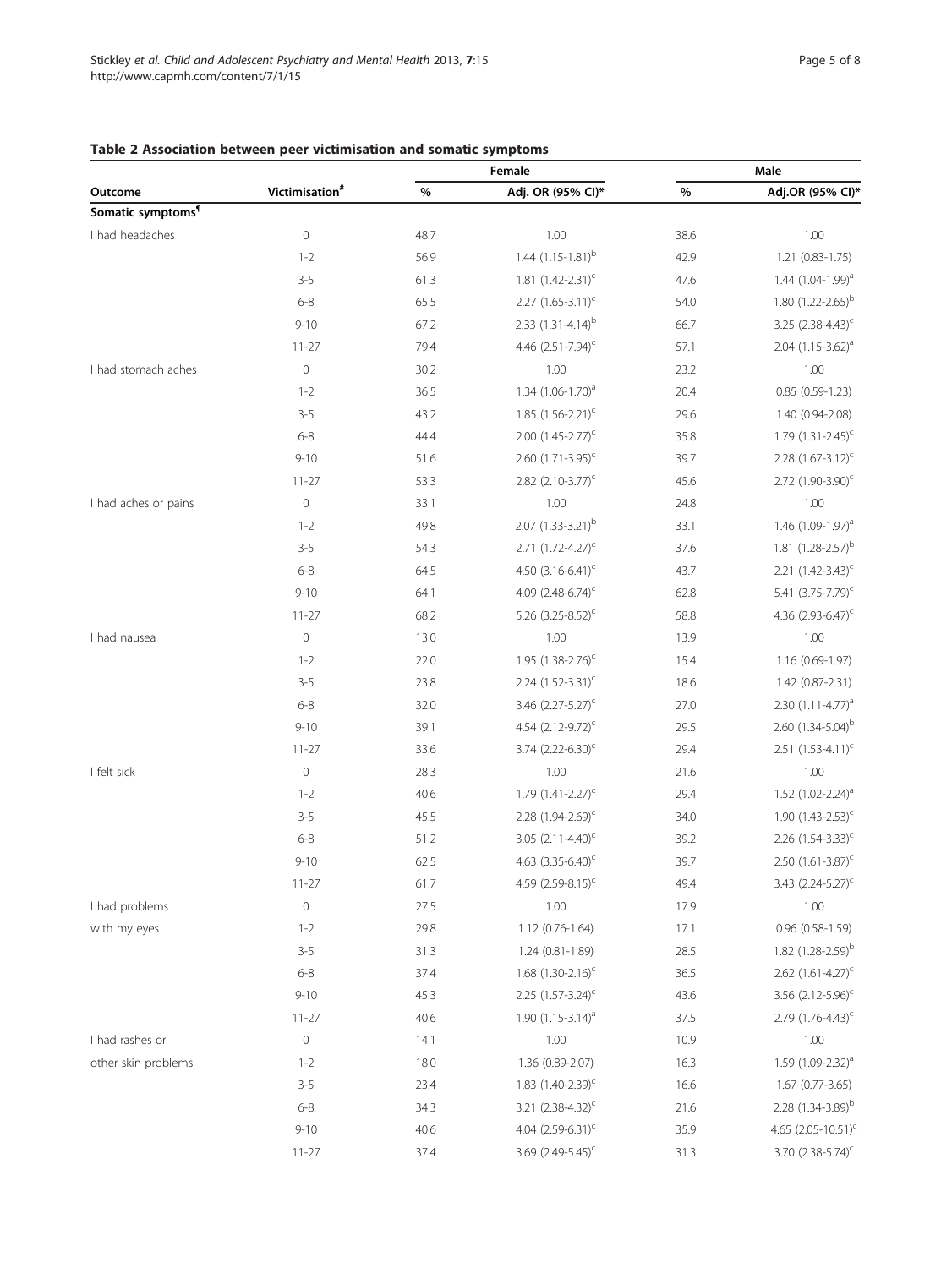| I was vomiting | 0         | 4.5  | 1.00                     | 8.4  | 1.00                     |
|----------------|-----------|------|--------------------------|------|--------------------------|
|                | $1 - 2$   | 7.1  | $1.66(0.98-2.82)$        | 9.1  | $1.12(0.65-1.92)$        |
|                | $3 - 5$   | 9.4  | 2.43 $(1.38 - 4.28)^{b}$ | 9.5  | $1.18(0.57 - 2.44)$      |
|                | $6 - 8$   | 11.8 | 3.28 $(1.41 - 7.62)^b$   | 7.9  | $0.96(0.49-1.90)$        |
|                | $9 - 10$  | 17.2 | 4.65 $(1.69 - 12.79)^b$  | 20.5 | 2.91 $(1.44 - 5.89)^b$   |
|                | $11 - 27$ | 14.0 | 4.10 $(2.25 - 7.44)^c$   | 21.9 | 3.08 $(1.89 - 5.02)^{c}$ |

<span id="page-5-0"></span>Table 2 Association between peer victimisation and somatic symptoms (Continued)

# School-based peer victimisation is a composite score based on 9 questions with answers: 0 (not at all) 1 (once) 2 (2–3 times) 3 (≥4 times).

\*Adjusted for parental education, family structure and age.

¶ Responses to somatic symptoms were dichotomised as not true (reference) and somewhat/certainly true. <sup>a</sup>P<0.05, <sup>b</sup>P<0.01, <sup>c</sup>P<0.001.

settings [[25,26\]](#page-7-0). However, as other review evidence questions the extent to which school-based interventions reduce actual bullying behaviours [[27\]](#page-7-0), it is also important that possible actions to mitigate bullying and its effects are not restricted solely to schools. For example, other adults who come into contact with children – such as doctors – should also be made aware of the potential signs of bullying and what to do when children present with possible symptoms as a result of being bullied [\[28](#page-7-0)].

There are several possible limitations to this study that should be mentioned. First, as the data were self-reported with no means of verification there is the potential for

reporting bias. Second, there is also a possibility of selection bias as we were only able to gather information from those children in school on the day of the survey. This may have been problematic as previous research has linked school absenteeism to victimisation [[19](#page-6-0)]. Third, we equated frequency of victimisation with the intensity of the victimisation experience. However, the effects of being sworn at several times might differ markedly, say, from those of being badly physically beaten on only one occasion. Fourth, the questions on victimisation and health outcomes referred to different time periods i.e. this school year and the previous 30 days. The use of different

| Table 3 Association between peer victimisation and psychological symptoms |  |  |  |  |  |
|---------------------------------------------------------------------------|--|--|--|--|--|
|---------------------------------------------------------------------------|--|--|--|--|--|

|                                     |                            | Female        |                                   | Male    |                                 |
|-------------------------------------|----------------------------|---------------|-----------------------------------|---------|---------------------------------|
| Outcome                             | Victimisation <sup>#</sup> | $\frac{0}{0}$ | Adj. OR (95% CI)*                 | $\%$    | Adj. OR (95% CI)*               |
| Psychological symptoms <sup>#</sup> |                            |               |                                   |         |                                 |
| Depression                          | $\mathbf 0$                | 15.8          | 1.00                              | $7.3\,$ | 1.00                            |
|                                     | $1 - 2$                    | 20.2          | 1.42 (0.95-2.12)                  | 10.5    | 1.46 (0.88-2.42)                |
|                                     | $3 - 5$                    | 22.1          | 1.68 $(1.14 - 2.48)^{b}$          | 14.2    | 2.22 $(1.35-3.65)^{b}$          |
|                                     | $6 - 8$                    | 37.6          | 3.95 $(2.68 - 5.82)^c$            | 9.5     | 1.38 (0.88-2.17)                |
|                                     | $9 - 10$                   | 36.7          | 3.55 $(1.90-6.62)^{c}$            | 25.4    | 4.23 $(2.25 - 7.94)^c$          |
|                                     | $11 - 27$                  | 48.0          | 6.09 $(3.18 - 11.66)^{c}$         | 32.9    | 6.63 $(4.91 - 8.95)^c$          |
| Anxiety                             | $\mathbf 0$                | 17.9          | 1.00                              | 9.1     | 1.00                            |
|                                     | $1 - 2$                    | 21.0          | 1.23 (0.93-1.62)                  | 13.6    | 1.65 $(1.06 - 2.58)^a$          |
|                                     | $3 - 5$                    | 26.6          | 1.70 $(1.22 - 2.37)^{b}$          | 14.3    | 1.75 $(1.07 - 2.86)^a$          |
|                                     | $6 - 8$                    | 33.9          | 2.50 $(1.65 - 3.78)^c$            | 13.5    | $1.62(0.70-3.75)$               |
|                                     | $9 - 10$                   | 39.1          | 3.03 $(1.83 - 5.02)^c$            | 21.1    | $2.57$ (1.49-4.43) <sup>b</sup> |
|                                     | $11 - 27$                  | 34.0          | 2.42 $(1.54 - 3.80)$ <sup>c</sup> | 24.8    | 3.33 $(1.90 - 5.85)^c$          |
| Posttraumatic stress                | $\mathbf{0}$               | 22.9          | 1.00                              | 13.9    | 1.00                            |
|                                     | $1 - 2$                    | 28.6          | 1.44 $(1.12 - 1.86)^{b}$          | 12.4    | $0.96$ $(0.50-1.84)$            |
|                                     | $3 - 5$                    | 31.7          | 1.70 $(1.14 - 2.54)^{b}$          | 17.3    | 1.42 (0.86-2.34)                |
|                                     | $6 - 8$                    | 43.0          | 3.06 $(2.15 - 4.35)^c$            | 24.1    | 2.09 $(1.31 - 3.32)^{b}$        |
|                                     | $9 - 10$                   | 61.1          | 6.15 $(3.33 - 11.37)^c$           | 34.8    | 3.66 $(1.85 - 7.26)^c$          |
|                                     | $11 - 27$                  | 61.5          | 6.45 $(5.00-8.32)^{c}$            | 45.3    | 5.09 $(3.31 - 7.82)^c$          |

# School-based peer victimisation is a composite score based on 9 questions with answers: 0 (not at all) 1 (once) 2 (2–3 times) 3 (≥4 times).

\*Adjusted for parental education, family structure and age.

<sup>≠</sup> Depression and anxiety symptoms were defined as the highest quintile of composite scores. Posttraumatic stress (PTS) refers to those with moderate or higher levels of PTS.

<sup>a</sup>P<0.05, <sup>b</sup>P<0.01, <sup>c</sup>P<0.001.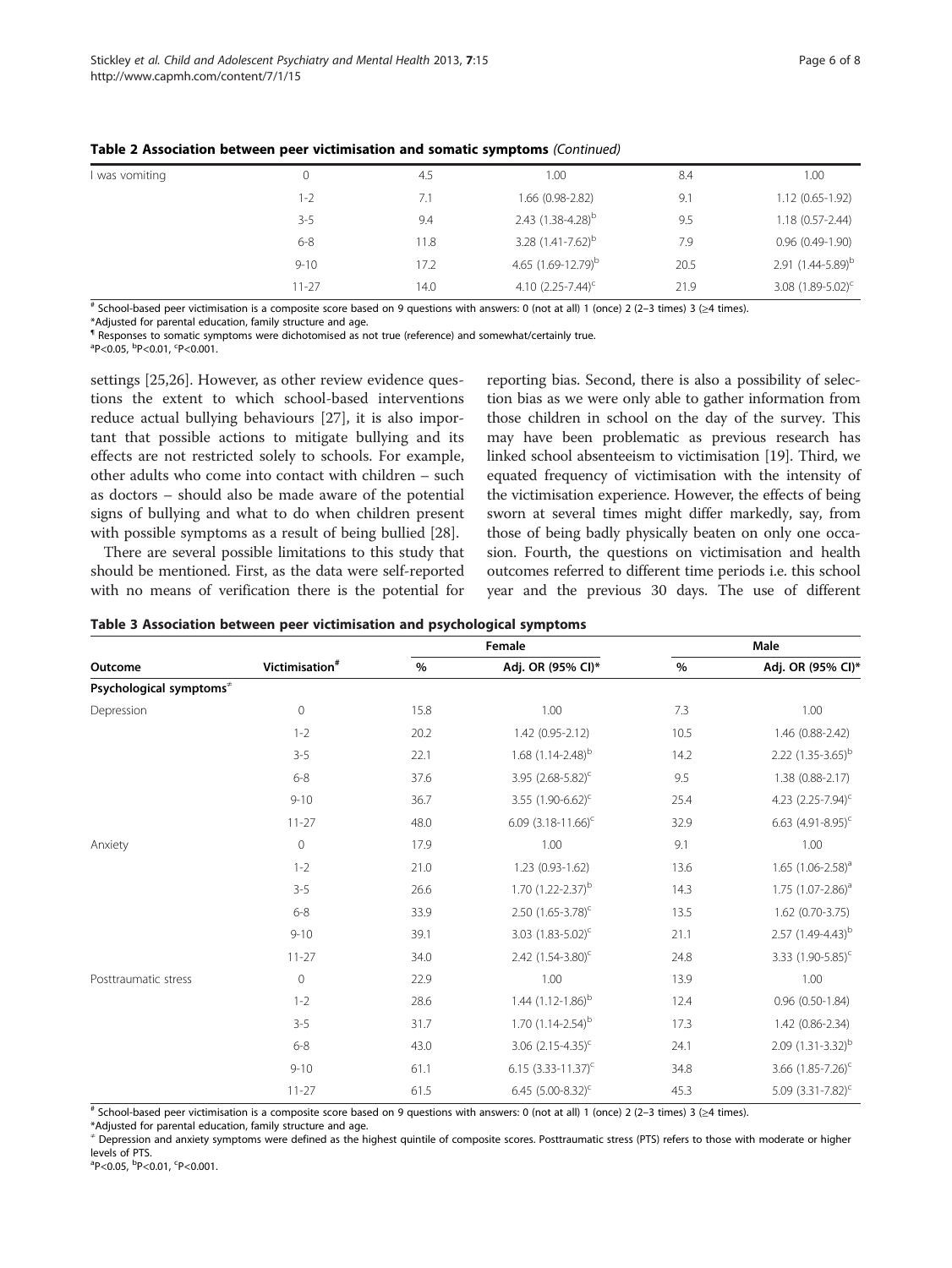<span id="page-6-0"></span>reference periods may have introduced the possibility of bias into the study. Fifth, although we have followed previous authors in using 2–3 times as a cut-off to determine what constitutes victimisation, in the study we referenced, the precise definition was "'2 or 3 times a month' (in the past couple of months)" [15, p. 263]. In the current study however, the victimisation took place 'During this school year' i.e. the school year began in September and the survey was undertaken in March to May of the following year (more than 6 months after the beginning of the school year). Over this much longer time period the effects of experiencing 2–3 instances of victimisation might be very different from those suggested in the reference article. This indicates that the prevalence estimates from this study may not be strictly comparable with those from earlier studies using this victimisation cut-off point. Sixth, the somatic symptom 'problems with eyes' was not precisely defined and may have been interpreted in different ways by different respondents. Finally, the data we collected were cross-sectional so it is impossible to determine the order of events. A recent review of longitudinal research studies has suggested for example, that the relation between peer victimisation and internalising problems may be bi-directional where peer victimisation both leads to, and is a consequence of such problems [3].

#### Conclusion

This study has shown that school-based peer victimisation is commonplace among adolescents in northern Russia and is associated with a variety of poorer health outcomes. In such circumstances a renewed focus needs to be placed on this issue by national, regional and school authorities. To achieve this more research from other parts of Russia will be necessary as this phenomenon is still little researched or understood, despite the strong negative impact it seems to be currently having on the health of Russian adolescents.

## Additional file

[Additional file 1:](http://www.biomedcentral.com/content/supplementary/1753-2000-7-15-S1.pdf) Peer Victimisation Scale.

#### Competing interests

The authors declare that they have no competing interests.

#### Authors' contributions

AS conceived the study idea and wrote the main body of the manuscript. AK analysed the data and helped draft and revise the manuscript. RK and VR designed and carried out the survey and commented on and helped revise the manuscript. MM and BR commented on and helped revise the manuscript. All authors have seen and approved the final version of the manuscript.

#### Acknowledgements

AS's work was supported by the Swedish Foundation for Baltic and East European Studies [Health and Population Developments in Eastern Europe―grant number A052-10].

#### Author details

1 Stockholm Centre on Health of Societies in Transition (Scohost), Södertörn University, Huddinge, Sweden. <sup>2</sup> Centre for Child and Adolescent Mental Health and Child Welfare, Institute of Clinical Medicine, University of Tromsø, Tromsø, Norway. <sup>3</sup>European Centre on Health of Societies in Transition, London School of Hygiene and Tropical Medicine, Keppel Street, London, UK. <sup>4</sup>Department of Child and Adolescent Psychiatry, Institute of Neuroscience, Uppsala University, Uppsala 75185, Sweden.

#### Received: 20 January 2013 Accepted: 2 May 2013 Published: 14 May 2013

#### References

- 1. Due P, Holstein BE, Lynch J, Diderichsen F, Gabhain SN, Scheidt P, Currie C, Health Behaviour in School-Aged Children Bullying Working Group: Bullying and symptoms among school-aged children: international comparative cross sectional study in 28 countries. Eur J Public Health 2005, 15:128–132.
- 2. Hawker DSJ, Boulton MJ: Twenty years' research on peer victimization and psychosocial maladjustment: a meta-analytic review of crosssectional studies. J Child Psychol Psychiatry 2000, 41:441-455.
- 3. Reijntjes A, Kamphuis JH, Prinzie P, Telch MJ: Peer victimization and internalizing problems in children: a meta-analysis of longitudinal studies. Child Abuse Negl 2010, 34:244-252.
- 4. Arseneault L, Bowes L, Shakoor S: Bullying victimization in youths and mental health problems: 'Much ado about nothing'? Psychol Med 2010, 40:717–729.
- 5. Sourander A, Jensen P, Rönning JA, Niemelä S, Helenius H, Sillanmäki L, Kumpulainen K, Piha J, Tamminen T, Moilanen I, Almqvist F: What is the early adulthood outcome of boys who bully or are bullied in childhood? The Finnish "From a Boy to a Man" Study. Pediatrics 2007, 120:397–404.
- 6. Molcho M, Craig W, Due P, Pickett W, Harel-Fisch Y, Overpeck M, HBSC Bullying Writing Group: Cross-national time trends in bullying behaviour 1994–2006: findings from Europe and North America. Int J Public Health 2009, 54(Suppl 2):S225–S234.
- 7. Elgar FJ, Craig W, Boyce W, Morgan A, Vella-Zarb R: Income inequality and school bullying: multilevel study of adolescents in 37 countries. J Adolesc Health 2009, 45:351–359.
- 8. Khagurov TA: Young people in school in a society in crisis. Russ Soc Sci Rev 2011, 52:4–24.
- 9. MSNBC: Rash of teenage suicides sets of alarm in Russia. 2012. [http://](http://worldnews.msnbc.msn.com/_news/2012/02/10/10376578-rash-of-teenage-suicides-sets-off-alarm-in-russia?chromedomain=vitals) [worldnews.msnbc.msn.com/\\_news/2012/02/10/10376578-rash-of-teenage](http://worldnews.msnbc.msn.com/_news/2012/02/10/10376578-rash-of-teenage-suicides-sets-off-alarm-in-russia?chromedomain=vitals)[suicides-sets-off-alarm-in-russia?chromedomain=vitals.](http://worldnews.msnbc.msn.com/_news/2012/02/10/10376578-rash-of-teenage-suicides-sets-off-alarm-in-russia?chromedomain=vitals)
- 10. Gobina I, Zaborskis A, Pudule I, Kalnins I, Villerusa A: Bullying and subjective health among adolescents at schools in Latvia and Lithuania. Int J Public Health 2008, 53:272–276.
- 11. Ruchkin V, Koposov R, Schwab-Stone M: The Strength and Difficulties Questionnaire: scale validation with Russian adolescents. J Clin Psychol 2007, 63:861–869.
- 12. Ruchkin V, Schwab-Stone M, Vermeiren R: Social and Health Assessment (SAHA): Psychometric development summary. New Haven: Yale University; 2004.
- 13. Mynard H, Joseph S: Development of the Multidimensional Peer-Victimization Scale. Aggress Behav 2000, 26:169–178.
- 14. Smith PK, Brain P: Bullying in schools: lessons from two decades of research. Aggress Behav 2000, 26:1–9.
- 15. Solberg ME, Olweus D: Prevalence estimation of school bullying with the Olweus Bully/Victim Questionnaire. Aggress Behav 2003, 29:239–268.
- 16. Radloff LS: The CES-D scale: a self-report depression scale for research in the general population. Appl Psychol Meas 1977, 1:385-401.
- 17. Gini G, Pozzoli T: Association between bullying and psychosomatic problems: a meta-analysis. Pediatrics 2009, 123:1059–1065.
- 18. Løhre A, Lydersen S, Paulsen B, Mæhle M, Vatten LJ: Peer victimization as reported by children, teachers, and parents in relation to children's health symptoms. BMC Public Health 2011, 11:278.
- 19. Rigby K: Consequences of bullying in schools. Can J Psychiatry 2003, 48:583–590.
- 20. Cohen S, Wills TA: Stress, social support, and the buffering hypothesis. Psychol Bull 1985, 98:310–357.
- 21. Davidson LM, Demaray MK: Social support as a moderator between victimization and internalizing-externalizing distress from bullying. School Psych Rev 2007, 36:383–405.